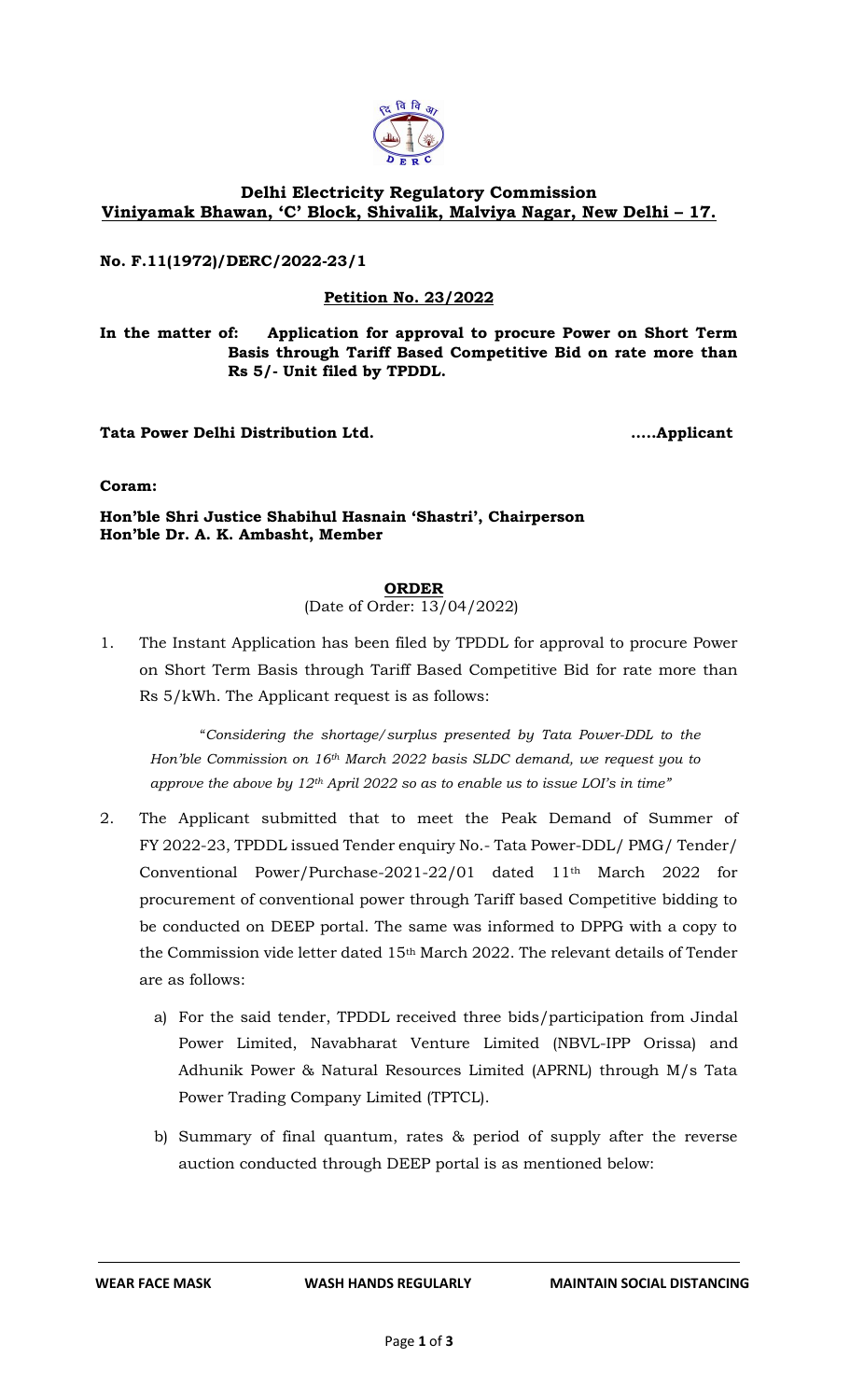| <b>Period</b> |          | <b>Jindal Power</b><br>Limited |                   | <b>Adhunik Power</b><br>Limited |              | <b>Navabharat</b><br><b>Venture Limited</b> |            |
|---------------|----------|--------------------------------|-------------------|---------------------------------|--------------|---------------------------------------------|------------|
| From          | To       |                                | Rs/<br><b>kWh</b> | Quantum<br>(MW)                 | Rs. /<br>kWh | Quantum<br>(MW)                             | Rs/<br>kWh |
| 16/04/22      | 30/04/22 | 100                            | 12.03             | 50                              | 12.03        | <b>NA</b>                                   | <b>NA</b>  |
| 1/05/22       | 31/05/22 | 100                            | 12.03             | 50                              | 12.03        | <b>NA</b>                                   | <b>NA</b>  |
| 1/06/22       | 30/06/22 | 100                            | 12.03             | 50                              | 12.03        | <b>NA</b>                                   | <b>NA</b>  |
| 1/07/22       | 31/07/22 | 100                            | 9.00              | 50                              | 12.00        | 45                                          | 9.00       |
| 1/08/22       | 31/08/22 | 100                            | 9.00              | <b>NA</b>                       | <b>NA</b>    | 45                                          | 9.00       |
| 1/09/22       | 30/09/22 | 100                            | 9.00              | 50                              | 10.25        | 45                                          | 9.00       |
| 1/10/22       | 15/10/22 | 100                            | 12.03             | 50                              | 12.03        | <b>NA</b>                                   | <b>NA</b>  |

 *Delivery point for the said procurement is NR Periphery*

- c) As specified in TPDDL's Tariff Order issued by the Commission, for purchase more than Rs. 5/kWh, prior approval of the Commission is required.
- 3. As the matter was urgent, accordingly, the same was taken up in today's Commission Meeting.

## **Commission Analysis**

- 4. TPDDL has requested for approval of procurement upto 300 MW RTC conventional Short Term Power, in order to meet the demand for Summers of 2022 for rate more than Rs. 5/kWh discovered from competitive bidding process.
- 5. The queries related to Demand Supply Analysis, Hourly pricing for the past One month at Power Exchange, Tender results for other States and Justification for Incremental rate of around Rs. 22/kWh for PPS-III Bawana were sought from TPDDL and response on the same was submitted by them.
- 6. The letter and the replies submitted by TPDDL were analyzed as follows:
	- a) 3 Generators namely Jindal Power Limited (JPL), Navabharat Venture Limited (NVL), Adhunik Power Limited (APL) have submitted their bids through **a Single related party Trader i.e.,Tata Power Trading Co. Ltd. (TPTCL)** on DEEP portal.
	- b) The results of reverse auction conducted through DEEP portal are as stipulated at Para 2 b) above.
	- c) Delivery point for the said procurement is NR Periphery. At TPDDL Periphery, the discovered price at Para 2 b) above will further increase by roughly 40-50 paise/kWh considering Inter-State and Intra-State Transmission Charges and Losses.
- 7. It is observed that the prices discovered by TPDDL at DEEP portal are far higher than the prices discovered by BRPL for similar period as mentioned in the Commission's Order in Petition No. 21/2022 dated 13/04/2022, as follows: